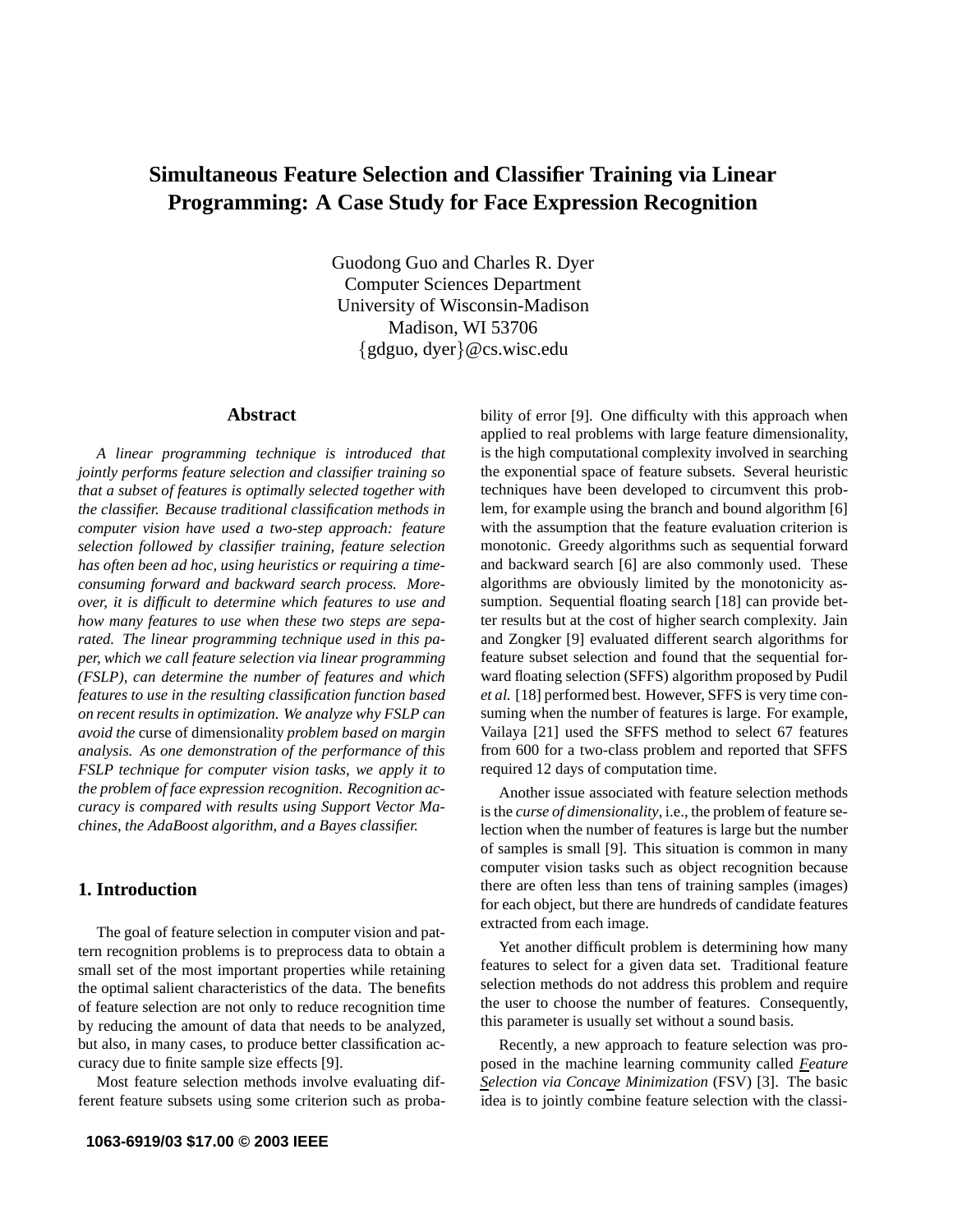fier training process using a linear programming technique. The results of this method are (1) the number of features to use, (2) which features to use, and (3) the classification function. Thus this method gives a complete and optimal solution.

In order to evaluate how useful this method may be for problems in computer vision and pattern recognition, this paper investigates its performance using the face expression recognition problem as a testbed. 612 features were extracted from each face image in a database and we will evaluate if a small subset of these features can be automatically selected without losing discrimination accuracy. Success with this task will encourage future use in other object recognition problems as well as other applications including perceptual user interfaces, human behavior understanding, and interactive computer games.

The feature selection via linear programming (FSLP) formulation is presented in next section. We analyze why this formulation can avoid the *curse of dimensionality* problem in Section 3. Then we describe the face expression recognition problem and the feature extraction method used in Section 4. The FSLP method is experimentally evaluated in Section 5 and results are compared with Support Vector Machines, AdaBoost, and a Bayes classifier.

## **2. Linear Programming Formulation**

In the early 1960s, the linear programming (LP) technique [13] was used to address the pattern separation problem. Later, a robust LP technique was proposed to deal with linear inseparability [2]. Recently, the LP framework has been extended to cope with the feature selection problem [3]. We briefly describe this new LP formulation below.

Given two sets of points A and B in  $\mathbb{R}^n$ , we seek a linear function such that  $f(x) > 0$  if  $x \in A$ , and  $f(x) \leq 0$  if  $x \in \mathcal{B}$ . This function is given by  $f(x) = w'x - \gamma$ , and determines a plane  $w'x = \gamma$  with normal  $w \in R^n$  that separates points  $A$  from  $B$ . Let the set of m points,  $A$ , be represented by a matrix  $A \in R^{m \times n}$  and the set of k points, B, be represented by a matrix  $B \in R^{k \times n}$ . After normalization, we want to satisfy

$$
Aw \geq e\gamma + e, \ Bw \leq e\gamma - e \tag{1}
$$

where *e* is a vector of all 1s with appropriate dimension. Practically, because of overlap between the two classes, one has to minimize some norm of the average error in (1) [2]:

$$
\min_{w,\gamma} f(w,\gamma) = \min_{w,\gamma} \quad \frac{1}{m} \parallel (-Aw + e\gamma + e)_+ \parallel_1
$$

$$
+ \frac{1}{k} \parallel (Bw - e\gamma + e)_+ \parallel_1 (2)
$$

where  $x_+$  denotes the vector with components max $\{0, x_i\}.$ There are two main reasons for choosing the 1-norm in Eq.

 $(2)$ : (i) it is easy to formulate as a linear program (see  $(3)$ ) below) with theoretical properties that make it computationally efficient [2], and (ii) the 1-norm is less sensitive to outliers such as those occurring when the underlying data distributions have pronounced tails [3].

Eq. (2) can be modeled as a so-called robust linear programming (RLP) problem [2]:

$$
\min_{w,\gamma,y,z} \qquad \frac{e'y}{m} + \frac{e'z}{k}
$$
\n
$$
subject \quad to \quad -Aw + e\gamma + e \le y,
$$
\n
$$
Bw - e\gamma + e \le z,
$$
\n
$$
y \ge 0, z \ge 0.
$$
\n(3)

which minimizes the average sum of misclassification errors of the points to two bounding planes,  $x'w = \gamma + 1$  and  $x'w = \gamma - 1$ , where "'" represents transpose.

Problem (3) solves the classification problem without considering the feature selection problem. In [3] a feature selection strategy was integrated into the objective function in order to simultaneously select a subset of the features. Feature selection is defined by suppressing as many components of the normal vector  $w$  to the separating plane  $P$  as needed to obtain an acceptable discrimination between the sets  $A$  and  $B$ . To accomplish this, they introduced an extra term into the objective function of (3), reformulating it as

$$
\min_{w,\gamma,y,z} \quad (1-\lambda) \left( \frac{e'y}{m} + \frac{e'z}{k} \right) + \lambda e' |w|_*
$$
\n
$$
subject \quad to \quad -Aw + e\gamma + e \le y,
$$
\n
$$
Bw - e\gamma + e \le z,
$$
\n
$$
y \ge 0, z \ge 0.
$$
\n(4)

where  $|w|_* \in R^n$  has components equal to 1 if the corresponding components of  $w$  are nonzero, and has components equal to 0 if the corresponding components of  $w$  are 0. So,  $e'|w|_*$  is actually a count of the nonzero elements in the vector  $w$ . This is the key to integrating feature selection with the classifier training process. As a result, Problem (4) balances the error in discrimination between two sets  $A$ and  $B$ ,  $\frac{e'y}{m} + \frac{e'z}{k}$ , and the number of nonzero elements of w,  $e'|w|_*$ . Moreover, if an element of w is 0, the corresponding feature is removed. Thus only the features corresponding to nonzero components in the normal  $w$  are selected after linear programming optimization.

In [3] a method called *Feature Selection via Concave Minimization* (FSV) was developed to deal with the last term in the objective function of (4). They first introduced a variable  $v$  to eliminate the absolute value in the last term by replacing  $e'|w|_*$  with  $e'v_*$  and adding a constraint  $-v \leq w \leq v$ , which models the vector |w|. Because the step function  $e'v_*$  is discontinuous, they used a concave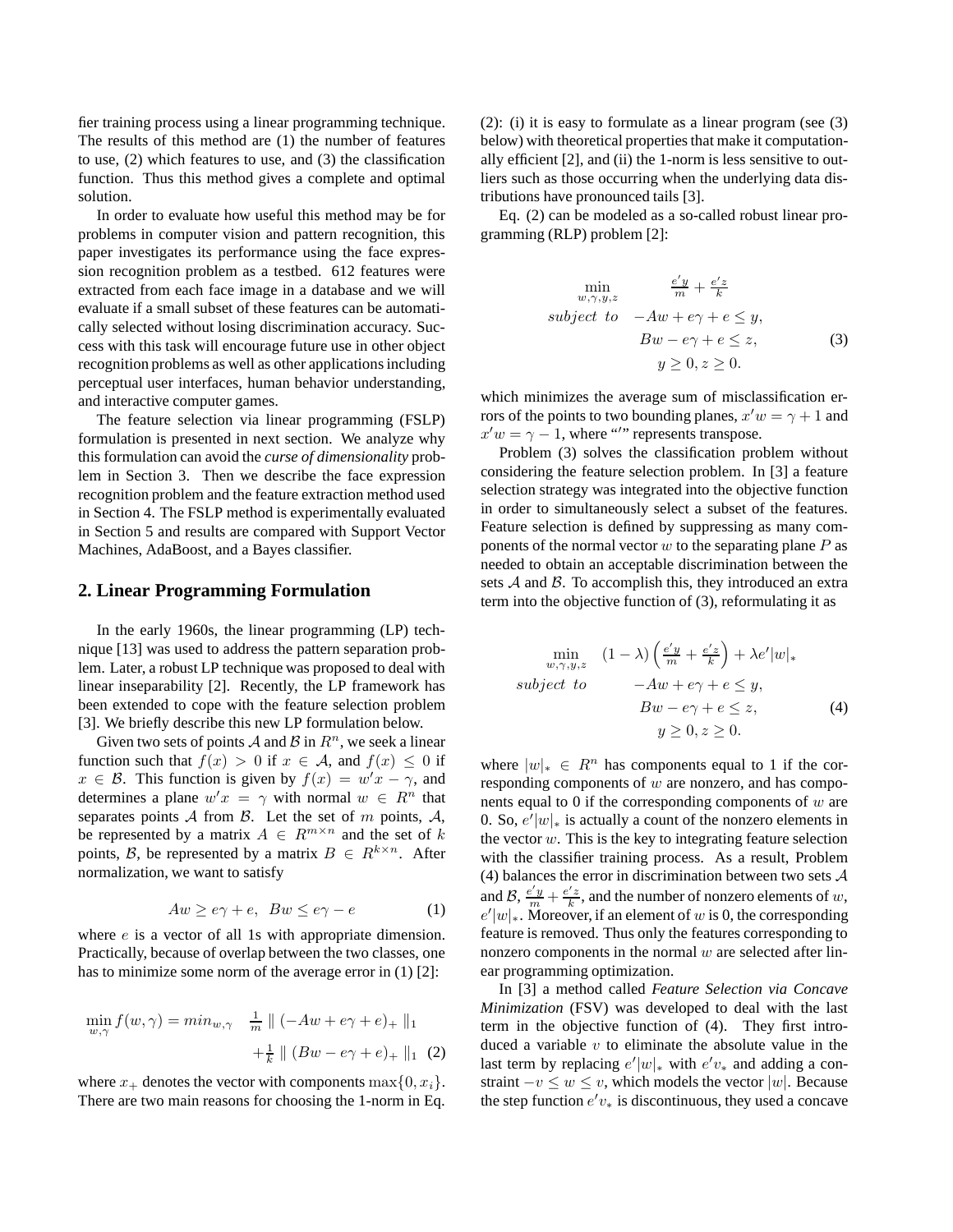exponential to approximate it,  $v_* \approx t(v, \alpha) = e - \varepsilon^{-\alpha v}$ , in order to get a smooth solution. This required introduction of an additional parameter,  $\alpha$ . Alternatively, instead of computing the concave exponential approximation, we will use a simple term  $e's$  with only one parameter,  $\mu$ . This produces the final formulation, which we call *Feature Selection via Linear Programming* (FSLP):

$$
\min_{w,\gamma,y,z} \quad \left(\frac{e'y}{m} + \frac{e'z}{k}\right) + \mu e's
$$
\n
$$
subject \quad to \quad -Aw + e\gamma - y \le -e,
$$
\n
$$
Bw - e\gamma - z \le -e,
$$
\n
$$
-s \le w \le s,
$$
\n
$$
y, z \ge 0.
$$
\n(5)

Our FSLP formulation in (5) is slightly different from the FSV method in that FSLP is simpler to optimize and is easier to analyze in relation to the margin, which we do in Section 3. It should be noted that the normal of the separating hyperplane  $w$  in (5) has a small number of non-zero components(about 18) and a large number of 0 components (594) in our experiments. The features corresponding to the 0 components in the normal vector can be discarded, and only those with non-zero components are used. As a result, no user-specified parameter is required to tell the system how many features to use.

# **3. Avoiding the Curse of Dimensionality**

In [3] the authors did not address the issue of the *curse of dimensionality*. Instead, they focused on developing the FSV method to get a smooth solution, which is not explicitly connected with the margin analysis as we do here. Also, their experiments used data sets in which the number of examples was much larger than the number of feature dimensions. Here we will show that our FSLP method is actually related to margin maximization, which makes it possible to avoid the *curse of dimensionality* problem [9].

Consider the last term,  $e's$ , in the objective function of (5), where s is the absolute value of the normal  $w$  due to the constraint  $-s \leq w \leq s$ . To minimize the objective function in (5) requires minimizing the term  $e's$  too. Since

$$
e's = \sum_{i} s_i = \sum_{i} |w_i| = ||w||_1
$$
 (6)

this means minimizing  $|| w ||_1$ , which is the 1-norm of the normal w. Because minimizing  $\| w \|_1$  is equivalent to maximizing  $\frac{1}{\|w\|_1}$ , the objective function in (5) maximizes 1  $\frac{1}{\|w\|_1}$ .

Recall from Eq. (1) there are two bounding hyperplanes,  $P1: w'x - \gamma = 1$  and  $P2: w'x - \gamma = -1$ . The discriminating hyperplane  $P$  is midway between these two hyperplanes, i.e.,  $w'x - \gamma = 0$ . The distance of any point x to the hyperplane P is defined as  $d(x; P) = \frac{|w'x - \gamma|}{||w||_2}$  $\frac{v(x-\gamma)}{\|w\|_2}$ . From Eq. (1)  $|w'x - \gamma| \ge 1$ , so any point, x, that is outside the two bounding hyperplanes,  $P1$  and  $P2$ , satisfies  $d(x; P) \geq \frac{1}{\|w\|_2}.$ 

The minimum distance between the two bounding hyperplanes is  $\frac{2}{\|w\|_2}$ , which is defined as the margin, similar to that used in developing SVMs [22]. We know that the *p*-norm is non-increasing monotonic for  $p \in [1,\infty]$ , so  $||w||_1 \ge ||w||_2, \forall w \in R^n$ , which is equivalent to

$$
\frac{1}{\|w\|_1} \le \frac{1}{\|w\|_2}.\tag{7}
$$

Also, the *p*-norm  $|| w ||_p$  is convex on  $R^n$ ,  $\forall p \in [1, \infty]$ [19]. So, by maximizing  $\frac{1}{\|w\|_1}$ , we approximately maximize  $\frac{2}{\|w\|_2}$ . As a result, the last term,  $e's$ , in the objective function of (5) has the effect of maximizing the margin.

Maximizing the margin can often circumvent the *curse of dimensionality* problem, as seen in Support Vector Machines, which can classify data in very high-dimensional feature spaces [22]. Our FSLP method has a similar advantage because it incorporates a feature selection process based on margin size.

In fact, when  $\mu = 0$  the last term in the objective function of (5) disappears. In this case classification performance worsens (we do not describe this case in Section 5 formally) because the remaining two terms do not have the property of maximizing the margin. So, the last term,  $e's$ , has two effects: (i) feature selection, and (ii) margin maximization.

Because the *curse of dimensionality* problem occurs in so many computer vision tasks, our analysis that FSLP circumvents this problem is an important new result. Further demonstration of this property is shown empirically in Section 5.

## **4. Face Expression Recognition**

Face expression recognition is an active research area in computer vision [11] [12] [25] [24]. See [16] for a recent review of methods for face expression recognition.

In this paper we investigate face expression recognition from static images using Gabor filters for facial feature extraction. Several researchers [11] [12] [25] [24] have demonstrated the advantages of using Gabor wavelet coefficients [5] to code facial expressions.

A two-dimensional Gabor function,  $g(x, y)$ , and its Fourier transform,  $G(u, v)$ , can be written as

$$
g(x,y) = \frac{1}{2\pi\sigma_x\sigma_y} \exp\left[-\frac{1}{2}\left(\frac{x^2}{\sigma_x^2} + \frac{y^2}{\sigma_y^2}\right) + 2\pi jWx\right]
$$
\n
$$
G(u,v) = \exp\left\{-\frac{1}{2}\left[\frac{(u-W)^2}{\sigma_u^2} + \frac{v^2}{\sigma_v^2}\right]\right\}
$$
\n(9)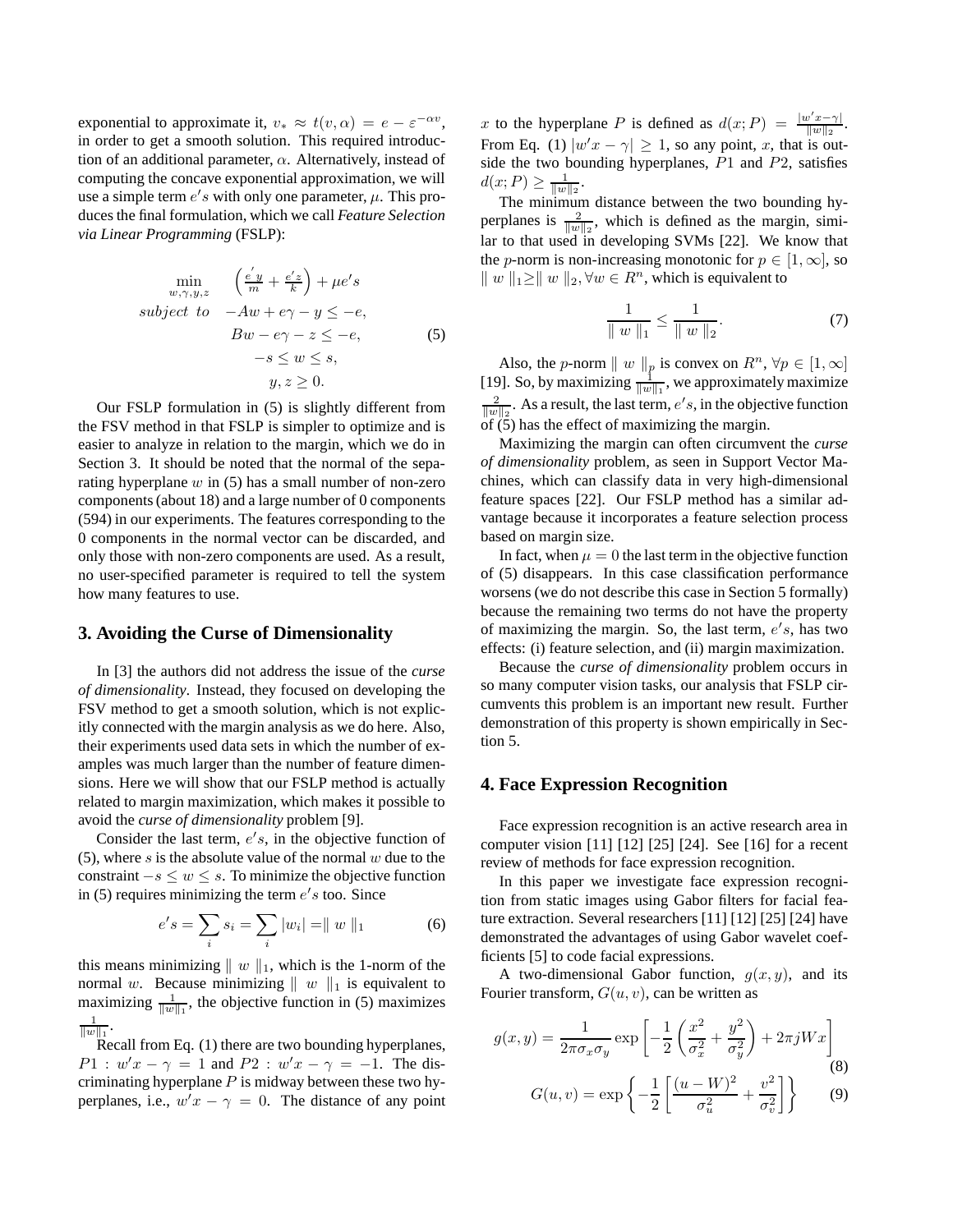where  $W$  is the frequency of a sinusoidal plane wave along the x-axis, and  $\sigma_x$  and  $\sigma_y$  are the space constants of the Gaussian envelope along the  $x$  and  $y$  axes, respectively.  $\sigma_u = 1/2\pi\sigma_x$  and  $\sigma_v = 1/2\pi\sigma_y$ . Filtering a signal with this basis provides a localized frequency characterization. Filters with arbitrary orientation can be obtained by a rotation of the  $x-y$  coordinate system.

In our experiments, each input face image was convolved with 18 Gabor filters (3 scales and 6 orientations), resulting in 18 filtered images. The amplitudes of each filtered image at selected fiducial points were used as feature vectors. Thus, for each face image, the extracted feature vector was length 612 (34x3x6) when 34 fiducial points were used. Typical positions of the fiducial points are shown in Figure 1.



**Figure 1. 34 fiducial points on a face image.**

# **5. Experimental Evaluation**

#### **5.1. Face Expression Database**

The face expression database [11] used in our experiments contains 213 images of 10 Japanese women. Each person has two to four images for each of seven expressions: neutral, happy, sad, surprise, anger, disgust, and fear. Each image size is 256 x 256 pixels. A few examples are shown in Figure 2. For more information on the database such as image collection, data description, and human ranking, see [11]. This database was also used in [12] [25] [24].

## **5.2. Experimental Results**

Our experimental procedure used 10-fold crossvalidation because the database contains only 213 images. That is, the database was divided randomly into ten roughly equal-sized parts, from which the data from nine parts were used for training the classifiers and the last part was used for testing. We repeated this procedure ten times so that each part was used once as the test set.

Experimentally we found that the parameter  $\mu$  in (5) is best set to a small value, and we used  $\mu = 0.00001$  in all experiments. To solve this 7-expression classification problem we used a simple binary tree tournament scheme with pairwise comparisons.

**Table 1. The performance of FSLP compared to linear SVM (L-SVM) and GRBF non-linear SVM (NL-SVM) using 10-fold cross-validation. The average number of selected features (Ave. #) for each pairwise classifier and the total number of selected features (Total #) used for all pairs are shown in addition to the number of errors out of 21 test examples in each run.**

| Test   | Ave. $#$ | Total # | <b>FSLP</b> | L-SVM          | NL-SVM        |
|--------|----------|---------|-------------|----------------|---------------|
| Set 1  | 16.8     | 82      | 3           | $\overline{2}$ |               |
| Set 2  | 17.0     | 84      | 2           | 2              | 2             |
| Set 3  | 17.1     | 90      | 1           | 1              | 2             |
| Set 4  | 16.4     | 92      | 3           | 3              | 3             |
| Set 5  | 16.0     | 83      | 1           | 2              | 2             |
| Set 6  | 19.1     | 102     | 2           | 2              | 2             |
| Set 7  | 16.9     | 85      | 2           | 2              | 2             |
| Set 8  | 17.2     | 91      |             | 0              | $\mathcal{O}$ |
| Set 9  | 17.5     | 91      | 2           |                | 2             |
| Set 10 | 17.4     | 89      | 2           |                |               |
| Ave.   | 17.1     | 88.9    | 1.9         | 1.6            | 1.7           |

Experimental results of the FSLP method are shown in Table 1. Feature selection was performed for each pair of classes, resulting in a total of 21 pairs for the 7-expression classification problem. The second column in Table 1 shows the number of selected features on average over the 21 pairwise classifiers, ranging from 16.0 to 19.1 for the ten runs. The average number of selected features over the ten runs was 17.1. Thus a very sparse set of features was automatically selected out of the 612 features extracted from each face image. This demonstrates that FSLP can significantly reduce the number of feature dimensions, and without any user interaction.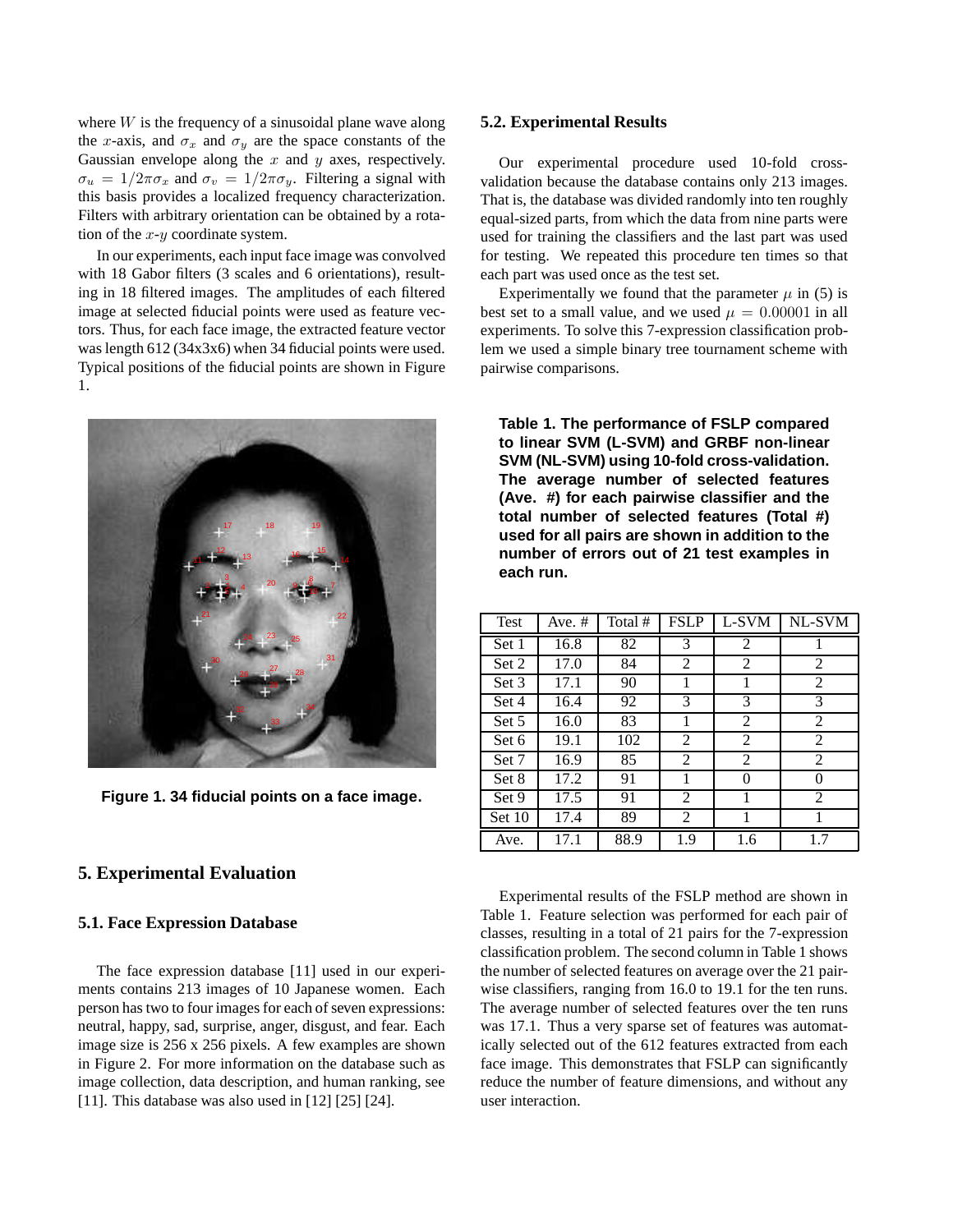

**Figure 2. Some images in the face expression database. From left to right, the expressions are angry, disgust, fear, happy, neutral, sad, and surprise.**





The third column in Table 1 shows the total number of features selected by FSLP for all 21 pairwise classifiers in each test set. Because some features are useful in discriminating between one pair, say, "angry" and "happy," but not for separating another pair, say "angry" and "sad," the number of features selected for all pairs is larger than that for each pair. For instance, there were 82 selected features for 21 pairwise classifiers in Set 1. This number is still much smaller than all 612 features. On the other hand, the frequency of occurrence of the 82 features over all pairs of classes was very variable, as shown by the histogram in Figure 3.

Column 4 in Table 1 lists the number of classification errors out of 21 test examples by FSLP on each data set. The average over 10 runs was 1.9.

# **5.3. Comparison with SVMs**

In order to verify whether the FSLP method has good performance or not in terms of recognition accuracy, we compared it with some other methods. Support Vector Machines [22] are known to give high recognition accuracy in practice, so we first compared FSLP with SVMs. The classification errors of both linear or non-linear SVMs (using all 612 features without selection) in each run are shown in columns 5 and 6 of Table 1. For the non-linear SVM, we used the GRBF kernel and experimentally set the width parameter to its best value. The maximum error of FSLP was 3 over the 10 runs, which was never larger than the errors by linear SVMs and non-linear SVMs. The average number of errors over 10 runs was very similar for FSLP, linear SVM (1.6 errors) and non-linear SVM (1.7 errors). The corresponding recognition accuracies of the three methods were 91.0%, 92.4%, and 91.9%, respectively (see Table 2), which are comparable. Notice, however, that the average number of features selected by FSLP was 17.1, much less than that used by the SVMs. Furthermore, the computation time of FSLP was fast in both the training and recognition phases, with run times of several minutes to train all 21 classifiers on a Linux machine with a 1.2 GHz Pentium processor using a Matlab implementation and CPLEX 6.6 for the standard linear programming optimization.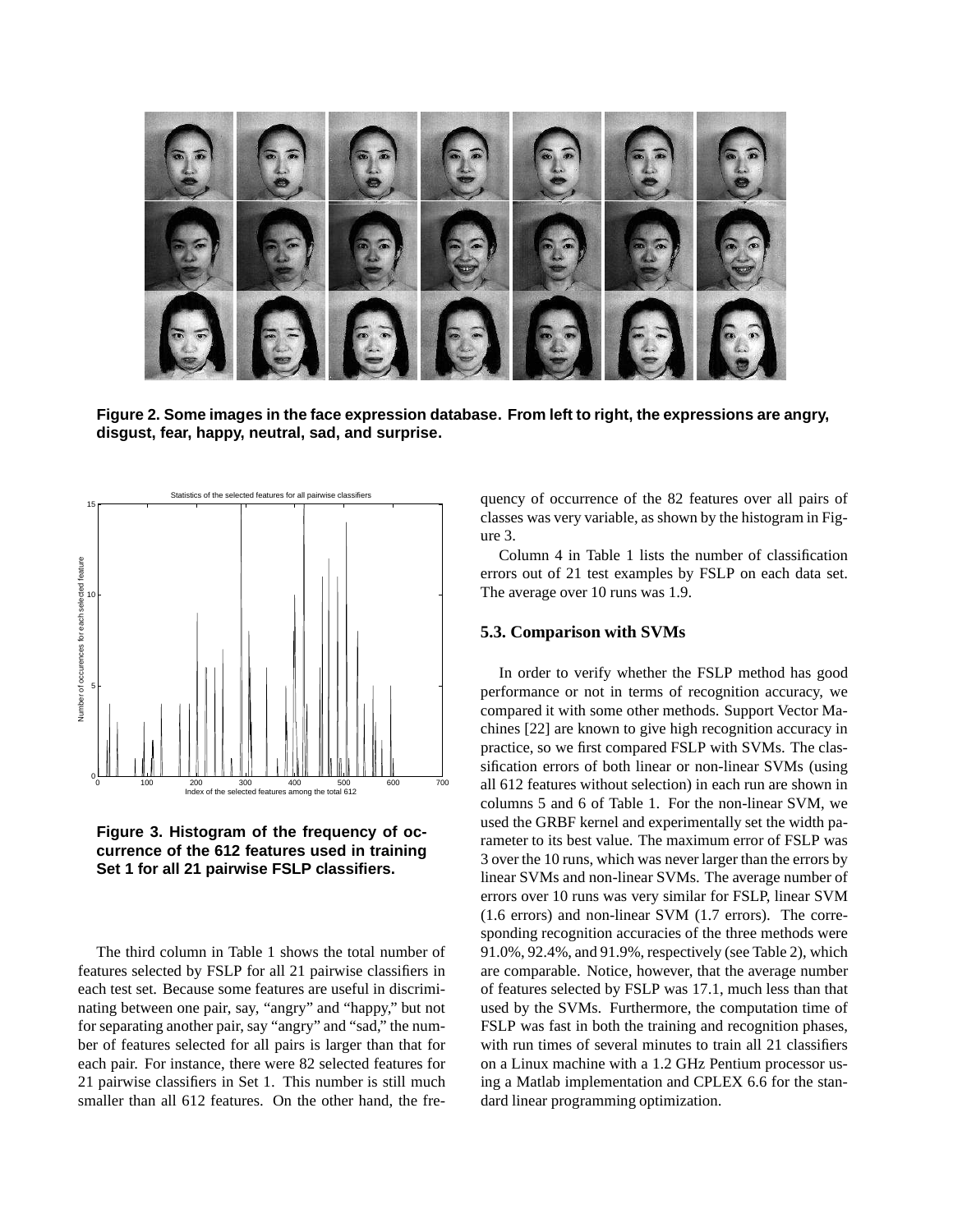While the recognition accuracy of SVMs is comparable to FSLP, one major weakness of SVMs is their high computational cost, which precludes real-time applications. In addition, SVMs are formulated as a quadratic programming problem and, therefore, it is difficult to use SVMs to do feature selection directly. (Some researchers have proposed approximations to SVM for feature selection [23] [4] by first training the SVM using the whole training set, and then computing approximations to reduce the number of features. This two-step approach cannot guarantee selection of the best feature subset, however.) Finally, SVM approximations [23] [4] cannot determine automatically how many features to use. On the contrary, FSLP addresses all of these issues at once.



**Figure 4. Recognition accuracies of a Bayes classifier and Adaboost as a function of the number of features selected.**

#### **5.4. Comparison with AdaBoost and Bayes**

Because one of our main goals was an evaluation of FSLP's feature selection process, we also compared the method with some greedy and heuristic methods for feature selection. The AdaBoost method [20] uses a greedy strategy to select features in the learning phase. Greedy feature selection can also be used with a Bayes classifier by assuming feature independence and incrementally adding the most discriminating feature [10]. Figure 4 shows the recognition performance of the AdaBoost and Bayes classifiers as a function of the number of features selected. It is clear that less that 100 features are sufficient for both algorithms. The Bayes classifier reached its best performance of 71.0% with 60 features, and the performance deteriorated slightly if more features were used. The recognition accuracy of the Bayes classifier was 63.3% (shown in Table 2) when all 612 features were used. Overfitting the training data is a serious problem for the Bayes method, so feature selection is necessary for it. Nevertheless, a simple greedy method does not give Bayes much better accuracy. For the AdaBoost method, peak performance was 71.9% using 80 features (see Table 2) for each pair of classes. As shown in Figure 4, using more features slightly lowered recognition accuracy. In summary, both the AdaBoost and Bayes classifiers combined with a greedy feature selection strategy need to use a larger number of features than FSLP, and their recognition accuracies are much worse than FSLP.

#### **5.5. Comparison with Neural Nets and LDA**

We also compared the recognition performance of FSLP with other published methods [25] [24] [12] that used the same database. In [25] [24] a Neural Network was used with 90.1% recognition accuracy. When some problematic images in the database were discarded, the accuracy was 92.2%. In [12] a result of 92% using linear discriminant analysis (LDA) was reported, but they only included nine people'sface images and, hence, only 193 of the 213 images were used. In conclusion, FSLP gives comparable results to Neural Network and LDA methods, but FSLP optimally selects a small number of features automatically, which is especially important for real-time applications.

# **6. Concluding Remarks**

This paper introduced a linear programming technique called FSLP for accomplishing jointly-optimal feature selection and classifier training, and demonstrated its performance for face expression recognition. There are four main properties of this new technique that make it advantageous over existing methods: (1) FSLP can determine how many features to use automatically without any user interaction; (2) FSLP gives high recognition performance, comparable with linear SVMs, non-linear SVMs, Neural Networks, and LDA, and much better than AdaBoost and Bayes classifiers; (3) FSLP avoids the *curse of dimensionality* problem, which often occurs when the amount of training data is small [9]; and (4) FSLP feature selection is fast to compute.

### **Acknowledgments**

The authors thank Olvi Mangasarian and Steven Wright for their help on the linear programming technique, and M. Lyons for providing the face expression database. The support of the NSF under Grant No. IIS-9988426 is gratefully acknowledged.